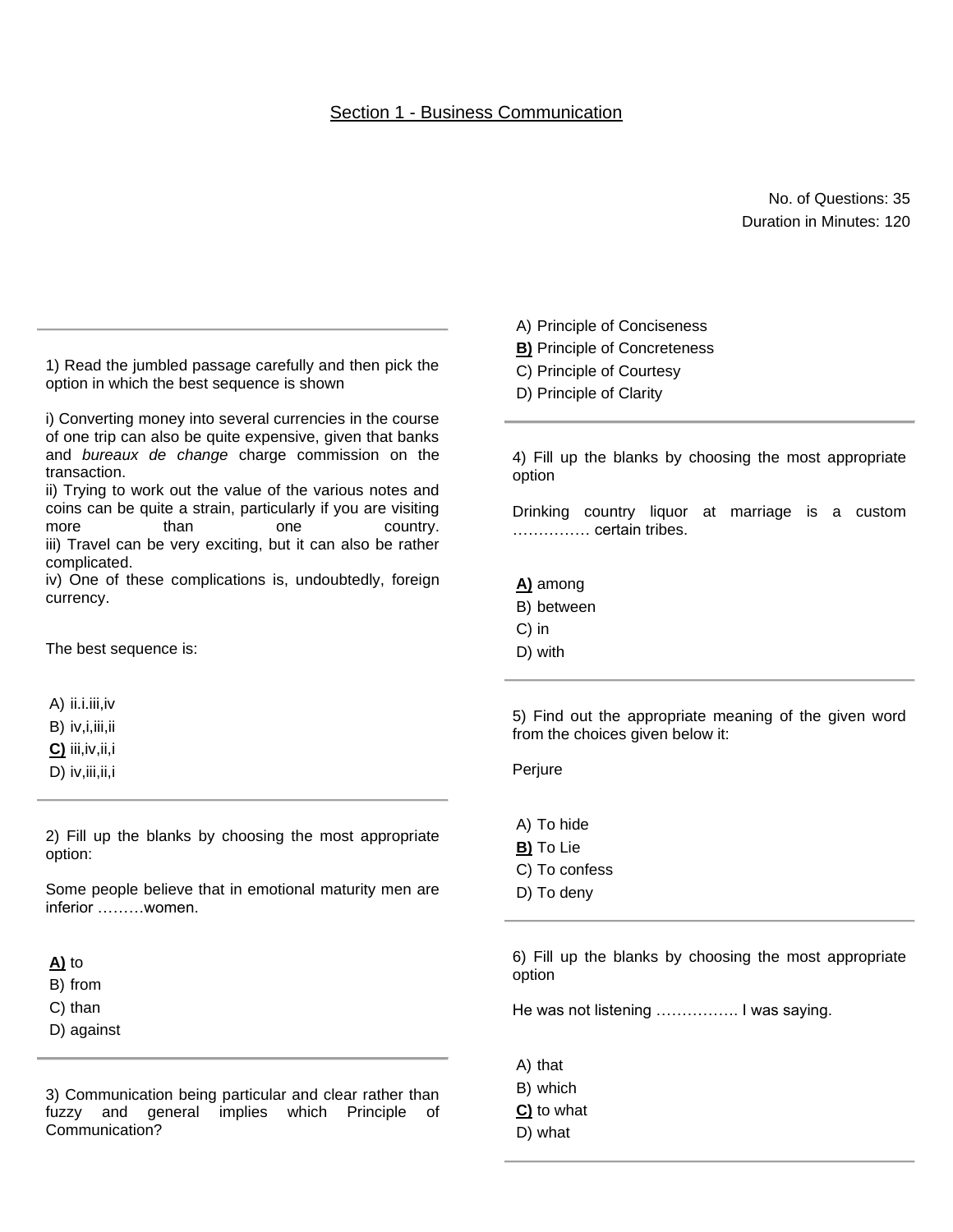7) Read the jumbled passage carefully and then pick the option in which the best sequence is shown

i) This clearly indicates that the brains of men and women are organized differently in the way they process speech. ii) Difference in the way men and women process language is of specially interest to brain researchers. iii) However, women are more likely than men to suffer aphasia when the front part of the brain is damaged. iv) It has been known that aphasia-a kind of speech disorder- is more common in men than in women when the left side of the brain is damaged in an accident or after a stroke.

The best sequence is:

**A)** ii,iv,iii,i

B) iv,i,iii,ii

C) ii,i,iii,iv

D) iv, iii, ii, i

8) Find out the appropriate meaning of the given word from the choices given below it:

Empathy

A) Tranquility

B) Opposition

**C)** Understanding

D) Ire

9) Choose the most appropriate option for each of the following question:

"Mala fide" means:

**A)** bad intention

B) generous

C) genuine

D) trustworthy

10) The purpose of MIS is to:

A) To reduce management clashes

- B) To help in recruitment
- **C)** To allocate different type of resources to different functional areas
- D) To increase labour output

11) Choose the most appropriate option for each of the following question:

"To smell a rat" means:

A) To behave like a rat

- B) To trust blindly
- **C)** To suspect a trick
- D) To detect a foul smell

12) Price-lists, Manuals, Purchase Orders are examples of:

A) Horizontal communication

- B) Internal communication
- **C)** External communication
- D) Vertical communication

13) Choose the most appropriate option for each of the following question:

"To cool one's heels" means:

- A) To kick someone with the heels
- B) To Close the Chapter
- **C)** To wait and rest for some time
- D) To walk on the heels

14) Choose the correct spellings in options given below

- A) Adherense
- B) Adherance
- C) Adharence
- **D)** Adherence

15) Choose the most appropriate option for each of the following question: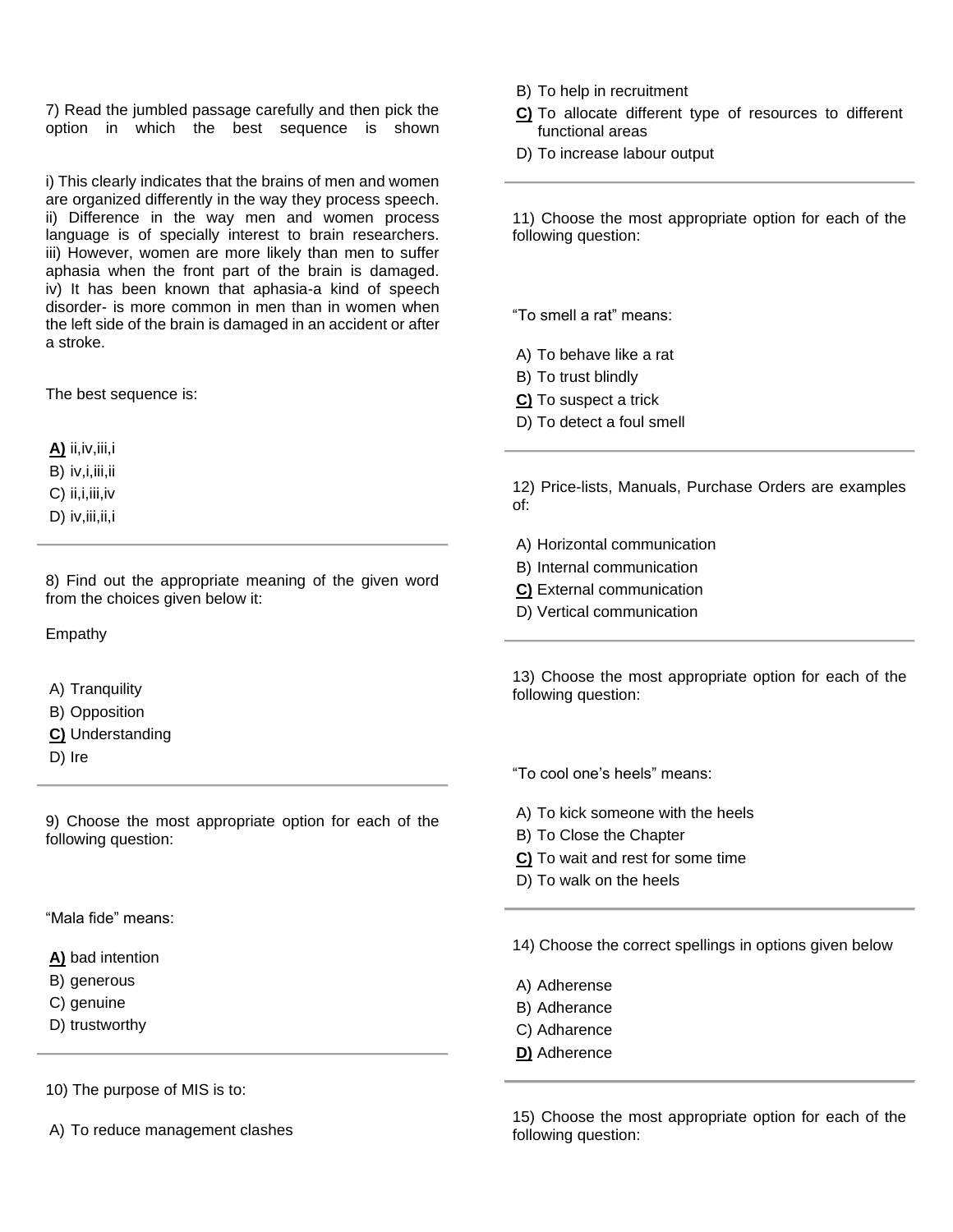"Pro rata" means:

**A)** according to rate or proportion

- B) for the good of the public
- C) a summary or curriculum vitae
- D) point by point

16) An amount set aside out of profits or surpluses to meet contingencies is called:

A) Repo

**B)** Reserve

C) Collateral

D) Royalty

17) Fill up the blanks by choosing the most appropriate option

My father was annoyed …………… me.

**A)** with

- B) towards
- C) against

D) upon

18) \_\_\_\_\_\_\_is distracting and interferes with the communication process.

A) None of the above

- **B)** Noise
- C) Sender's voice
- D) Receiver's voice

19) Communication is a\_\_\_\_\_\_\_\_process as it incorporates the changing shape of the participants and the environment.

A) Costly

B) Slow

C) New **D)** Dynamic

20) Choose the most grammatically correct option from below :

- **A)** The Titanic did not reach its destination
- B) The Titanic did not reach her destination
- C) The Titanic did not reach their destination
- D) The Titanic did not reach his destination

21) Choose the correct spellings in options given below

- **A)** Remuneration
- B) Renumeration
- C) Remunaration
- D) Renumaration

22) Under \_\_\_\_\_\_\_\_\_data can be stored on cloud.

- A) Electronic storage
- B) File storage
- C) Big data storage
- **D)** Cloud storage

23) Choose the most grammatically correct option from below :

A) Please stop interfering into my romantic life.

- **B)** Please stop interfering in my romantic life.
- C) Please stop interfering for my romantic life.
- D) Please stop interfering with my romantic life.

24) When addressed to all employees, an Office Memorandum is as good as a/an\_\_\_\_\_\_

- A) Office order
- B) Business Letter
- **C)** Office circular
- D) Report

25) Known to self and known to others is called in Johari Window.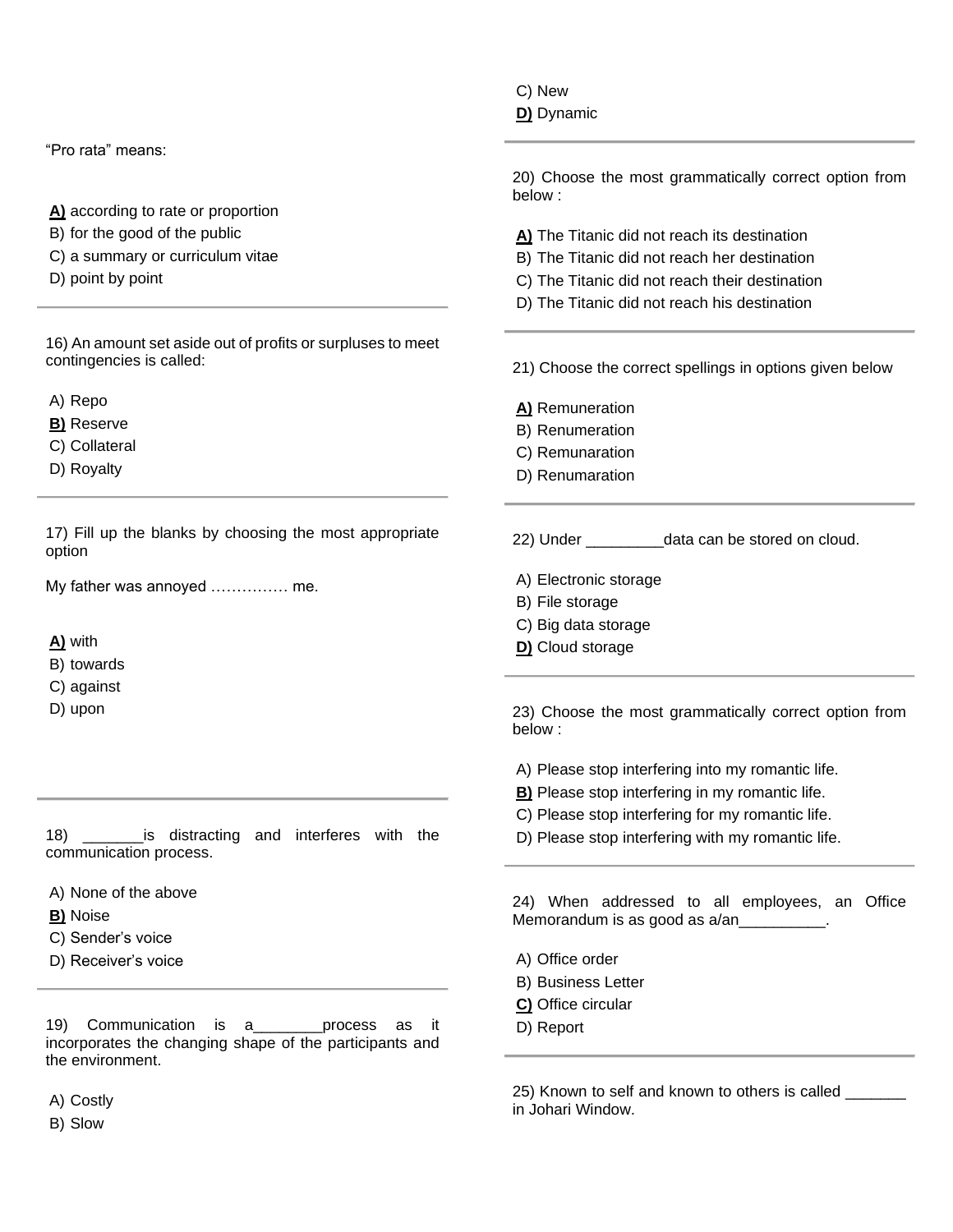- A) Façade
- B) Blind Spot
- C) Unknown

**D)** Arena Quadrant

- 26) A Quorum is:
- A) A list of securities owned by a person
- B) One who acts on behalf of other
- C) A person who own a business
- **D)** Minimum number of members required to be present in order to transact business at a meeting

Read the given passage carefully and choose the most appropriate option to the questions.

Nature writing is nonfiction or fiction prose or poetry about the natural environment. Nature writing encompasses a wide variety of works, ranging from those that place primary emphasis on natural history facts (such as field guides) to those in which philosophical interpretation predominate. It includes natural history essays, poetry, essays of solitude or escape, as well as travel and adventure writing.

Nature writing often draws heavily on scientific information and facts about the natural world; at the same time, it is frequently written in the first person and incorporates personal observations of and philosophical reflections upon nature.

Modern nature writing traces its roots to the works of natural history that were popular in the second half of the 18th century and throughout the 19th. An important early figure was the "parson-naturalist" Gilbert White (1720 – 1793), a pioneering English naturalist and ornithologist. He is best known for his Natural History and Antiquities of Selborne (1789).

27) Which statement summarizes the above passage?

- A) The passage talks about how the nature writing is missing in the modern era and needs to be revived.
- B) The passage talks about the life and lessons of Gilbert White, a profound naturalist and ornithologist.
- **C)** The passage talks about what nature writing is, the different types of nature writing, its style, and about the roots and pioneer of modern nature writing.
- D) The passage talks about from where the writers draw inspiration for nature writing, and how its importance is diminishing in the modern era.

28) Choose most appropriate option: Nature writing emphasizes on:

- i. Historical facts about the nature ii. Philosophical interpretations of the nature iii. Scientific information and facts
- **A)** (i), (ii) and (iii)
- B) None of the above
- C) Only (i) and (ii)
- D) Only (i) and (iii)

29) Based on the passage what is period to which the modern nature writing can be traced to:

A) 1750 till 1900 **B)** 1750 till 1899 C) 1850 to 1899 D) 1850 till 1999

30) Which word aptly describes the word "reflections" as used in the passage

- **A)** Opinion
- B) None of the above
- C) Reproduction
- D) Images

31) According to the passage, what kind of works are written as part of nature writing?

i. Natural history essays and essays of solitude or escape ii. Poetry

iii. Travel and adventure writing

Choose the correct options.

- A) Only (ii) and (iii)
- B) Only (i) and (ii)
- **C)** All of the above
- D) Only (i)

32) The workers' empowerment and their participation in management has led to an increase in the flow of:

- A) Diagonal communication
- **B)** Upward communication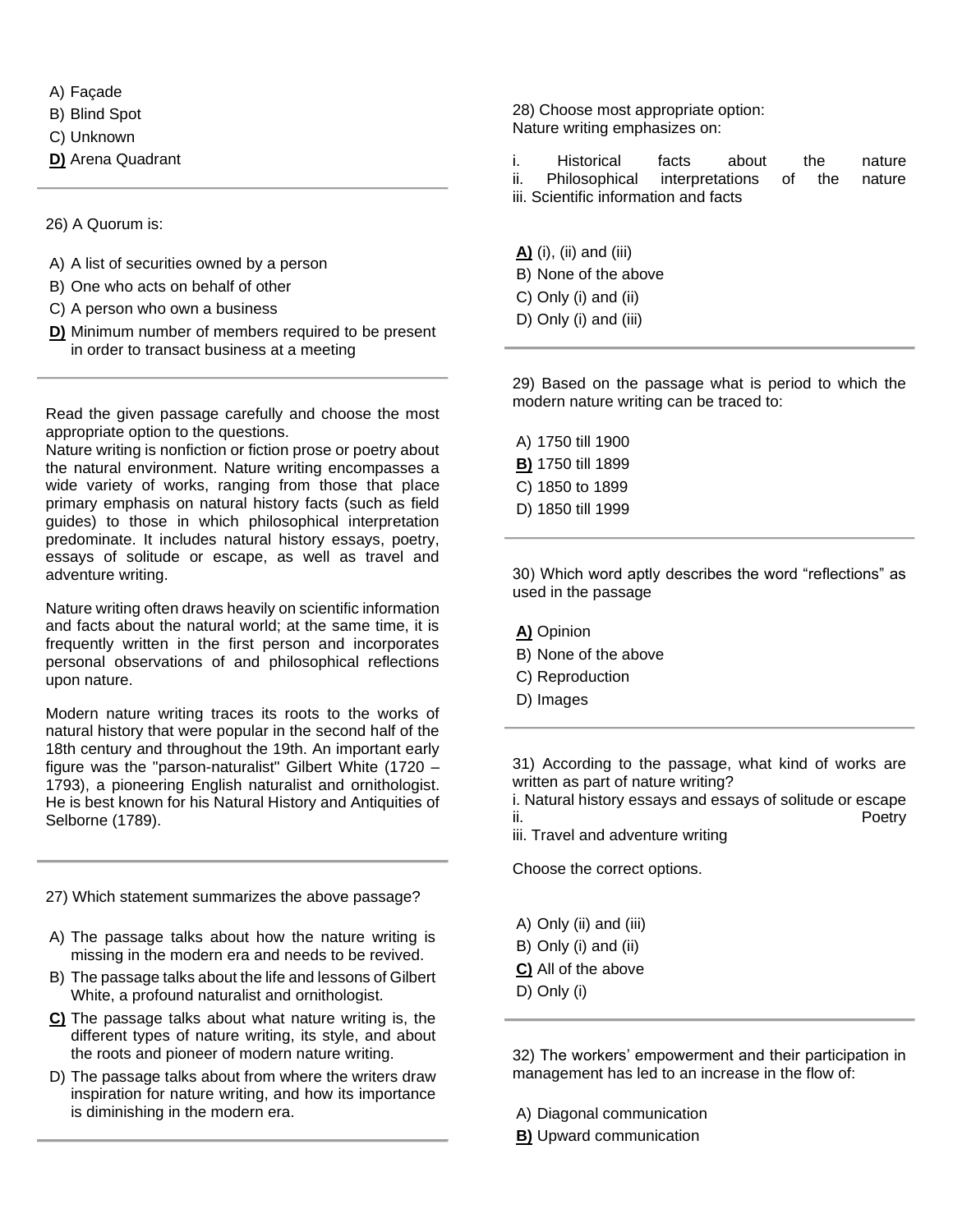C) Horizontal communication

D) Downward communication

33) An address bar is also known as:

A) Search bar

B) Web browser bar

C) HTTP bar

**D)** URL bar

34) Read the jumbled passage carefully and then pick the option in which the best sequence is shown

i) She was right about three-curiosity, freckles, and doubt-but wrong about love.

ii) "Pour of the rings I'd be better without: Love curiosity, freckles, and doubt".

iii) Love is indispensable in life.

iv) So wrote Dorothy Parker, the American writer.

The best sequence is:

**A)** ii,iv,i,iii

B) iv, iii, ii, i

C) iv,i,iii,ii

D) iii,i,iv,ii

35) A/An\_\_\_\_\_\_\_\_\_\_\_ is an evaluation or assessment or review of a particular event, issue, period or set of circumstances related to a business.

A) Business Letter

B) MIS

C) E mail

**D)** Business Report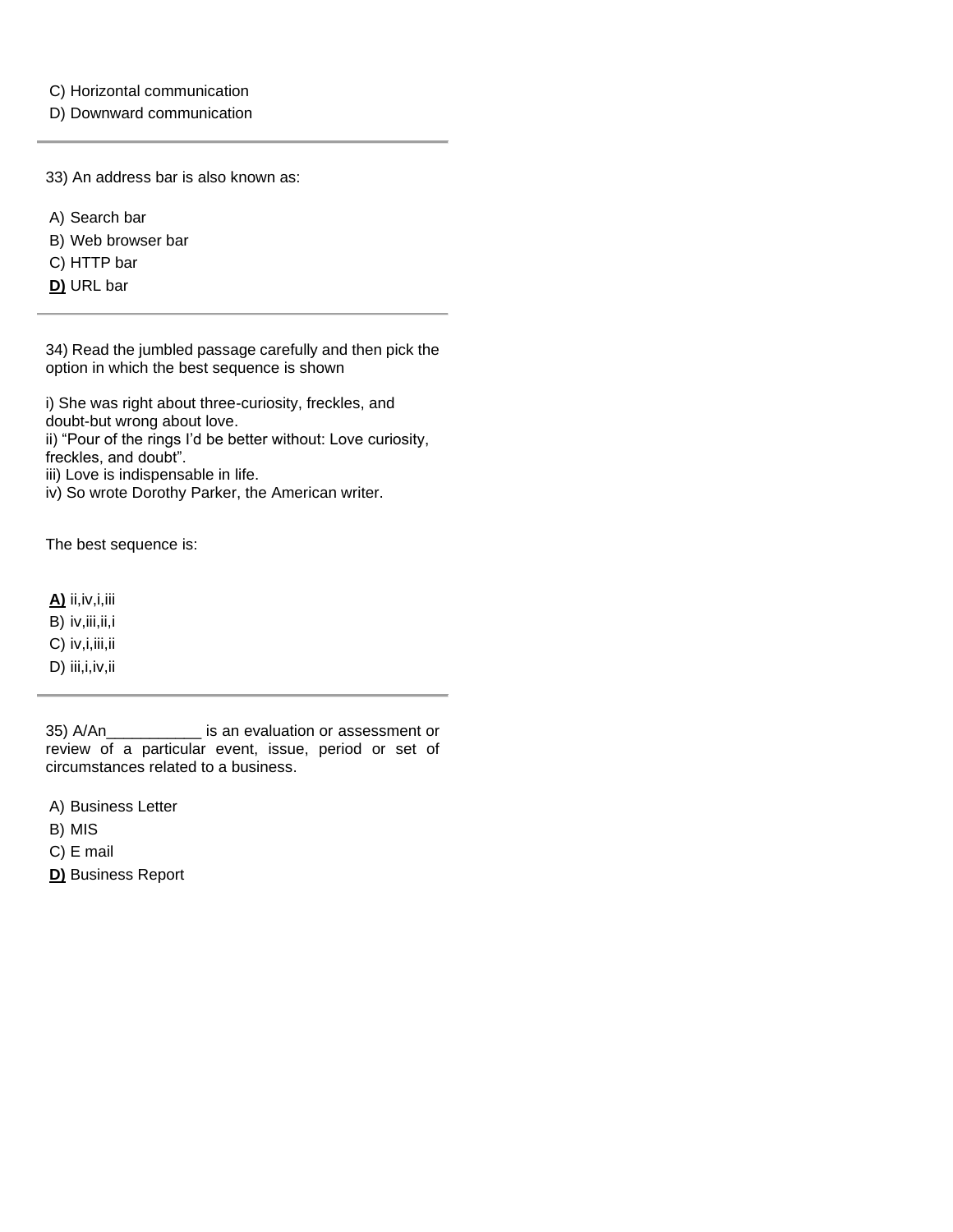No. of Questions: 35 Duration in Minutes: 120

36) Fundamental Rights mentioned in the Constitution of India borrowed from:

A) British Constitution

B) Canadian Constitution

**C)** U.S. Constitution

D) Russian Constitution

37) Choose the alternative which is closely resembles the mirror image of the given combination.

**MALAYALAM** 

(1) MALAYALAM

MALAYAJAM (2)

(3) MALAYALAM

(4) MAFAYAFAM

**A)** 2

B) 4

C) 1

D) 3

38) *Turpis contractus means:*

A) At the proper time

B) Under silence

C) An infamous contract

**D)** An immoral contract

39) The Constitution of India was adopted on:

A) 15 August, 1947

B) 15 November, 1948 C) 26 January, 1950

**D)** 26 January, 1949

40) Identify the figure that completes the pattern.



A) Image 2

B) Image 1

**C)** Image 4

D) Image 3

41) Quasi-contract means:

A) None of the above

B) Arising as if from deed

C) Legal portion

**D)** From the conduct of a party a contract comes into

42) What will come in place of Question Mark?

13, 26, ?, 42, 65

A) 49

B) 42

C) 30

**D)** 39

43) Which of the following diagrams indicates the best relation between Travelers, Train and Bus ?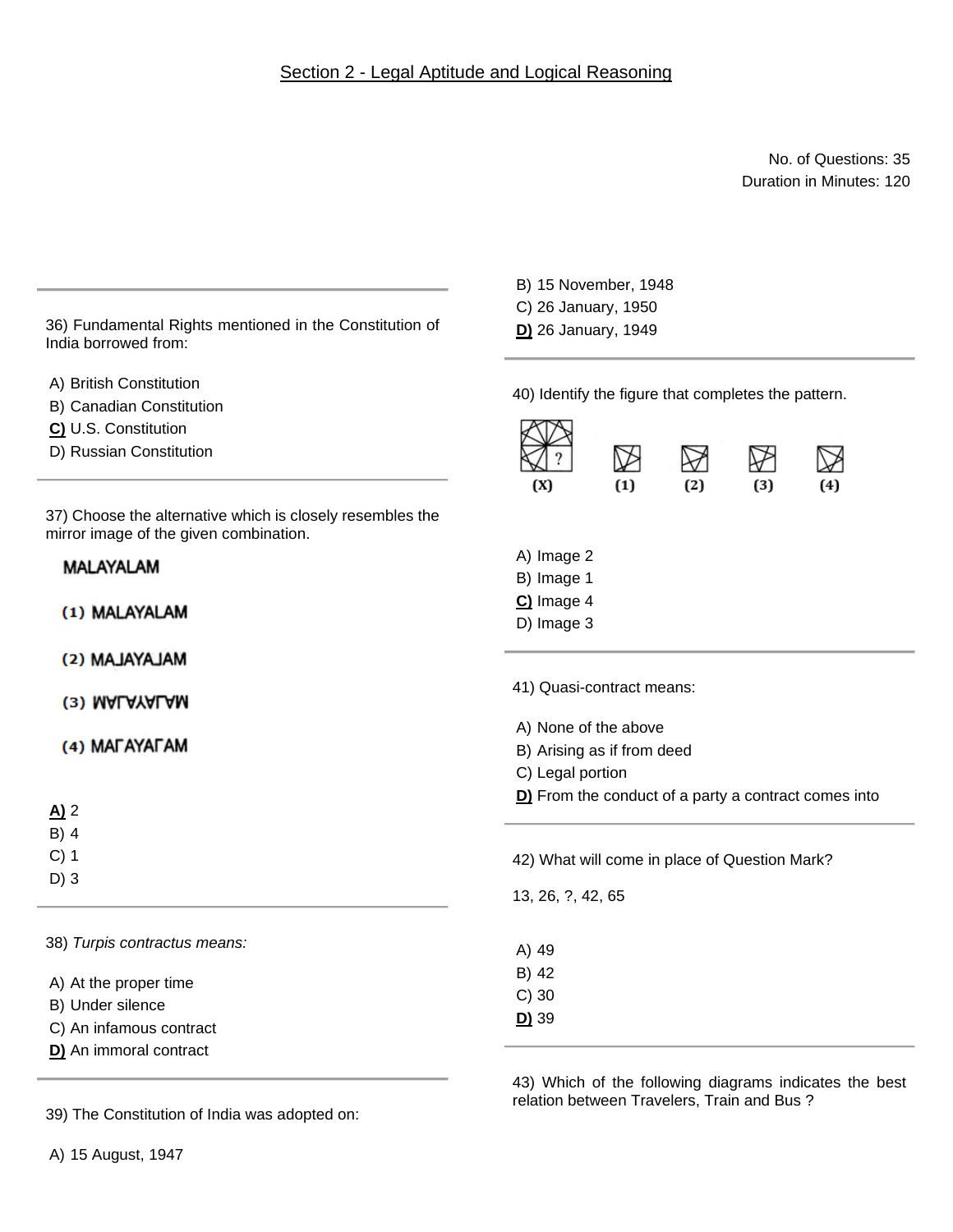

 $2.00$ 

3. QC

A) Image 1

B) Image 4

**C)** Image 3

D) Image 2

44) Maximum no. of members a private company can have excluding its present and past employee members:

A) 150

**B)** 200

C) 50

D) 100

45) In law of torts, the meaning of unliquidated damage is:

A) Ascertainable

- B) Penalty
- **C)** Approximately Arrived at
- D) Punishment

46) The Law of Torts has largely developed through:

- A) Bill of Parliament
- B) Act of Parliament
- **C)** Decisions of the Court
- D) Ordinance

All the Harmoniums are Instruments. All the Instruments are flutes.

## **Conclusion:**

**I.** All the flutes are Instruments.

**II.** All the Harmoniums are Flutes.

A) Only I conclusion follows.

- B) Neither I nor II follows
- C) Either I or II follows
- **D)** Only II conclusion follows

48) Number of Languages in the Eighth Schedule of the Constitution of India is

A) 19

B) 15 C) 21

**D)** 22

49) Choose the figure which is different from the rest.



A) Image 4 B) Image 2 C) Image 1 and 5 **D)** Image 3

50) Arrange the words given below in a meaningful sequence.

1. Leaf 2. Fruit 3. Stem 4. Root 5. Flower

**A)** 4, 3, 1, 5, 2 B) 4, 1, 3, 5, 2 C) 4, 3, 1, 2, 5 D) 3, 4, 5, 1, 2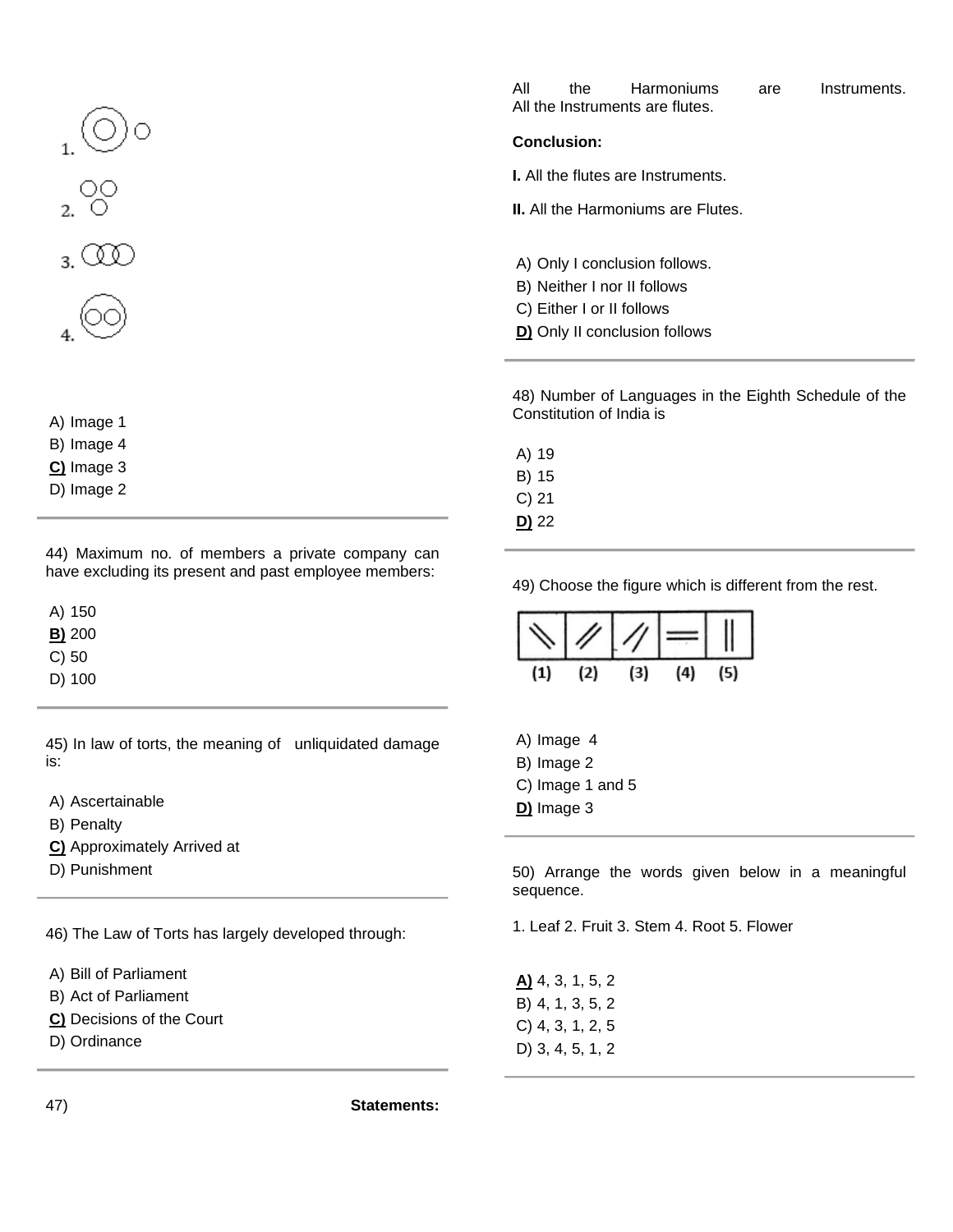51) Who among the following is competent to enter into a contract under the Indian Contract Act, 1872?

- A) A person who is major, of sound mind and not declared as disqualified from contracting by any law
- B) None of the above
- C) An insane person
- D) A person who is minor and of sound mind

52) Arrange the words given below in a meaningful sequence

1. Key, 2. Door, 3. Lock, 4. Room, 5. Switch On

**A)** 1, 3, 2, 4, 5 B) 4, 2, 1, 5, 3 C) 5, 1, 2, 4, 3 D) 1, 2, 3, 5, 4

53) A and B are Brothers. C and D are sisters. A's son is D's Brother. How is B related to C

**A)** Uncle

- B) Grand-Father
- C) Father
- D) Brother

54) What will come in place of Question Mark?

1, 9, 25, 49, ? , 121

**A)** 81

B) 100

C) 64

D) 91

55) The case *Salomon v. Salomon and Co. Ltd* laid which the following characteristic of company?

**A)** Corporate Personality

- B) Limited Liability
- C) Separate Property
- D) Perpetual Succession

56) Which one of the following is not included in the definition of "key managerial personnel" under the Companies Act, 2013?

A) Whole Time Director

- B) Manager
- C) Managing Director
- **D)** Independent Director

57) In law of torts, a master is generally liable for acts of his servant. This is called

- **A)** Vicarious liability
- B) Unlimited liability
- C) Absolute liability
- D) Strict liability

58) Right to Education is a

A) Fundamental Right

- B) Legal Right
- C) Directive Principle
- D) Fundamental Duties

59) Arrange the words given below in a meaningful sequence

1. Word, 2. Paragraph, 3. Sentence, 4. Letters, 5. Phrase

A) 4, 1, 5, 2, 3 B) 4, 2, 5, 1, 3 **C)** 4, 1, 5, 3, 2 D) 4, 1, 3, 5, 2

60) A is son of C while C and Q are sisters to one another. Z is the mother of Q. If P is the son of Z, Which one of the following statements is correct?

**A)** P is the maternal uncle of A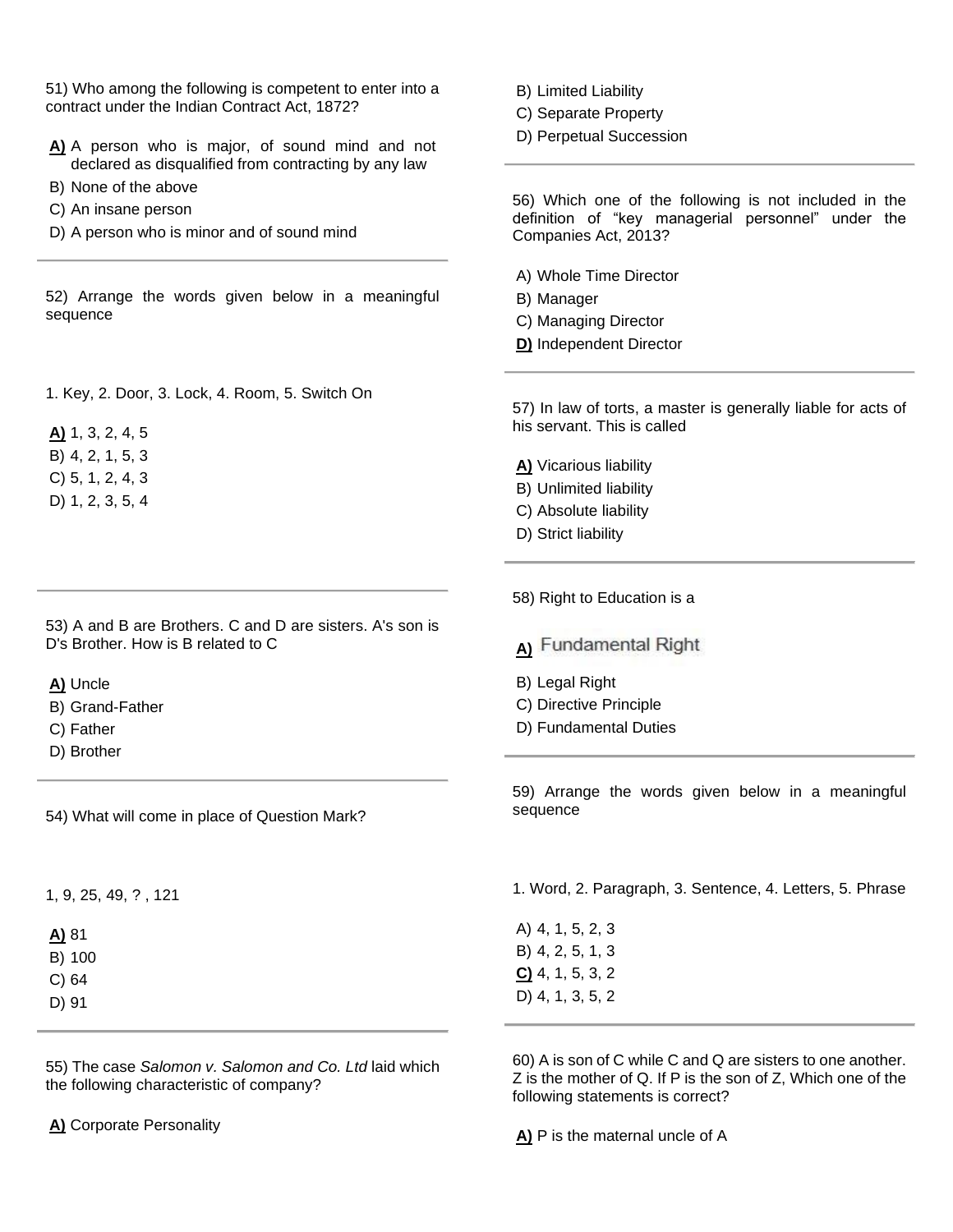B) P is the cousin of A

- C) Z is the brother of C
- D) Q is the grandfather of A

61) Find the odd number/letter from the given alternatives.

- A) Judgement
- **B)** Police
- C) Judges
- D) Lawyers

62) According to the Companies Act, 2013, a private company (by its articles of association) which is a subsidiary of a public company shall be:

**A)** Deemed to be Private Company

- B) Deemed to be Public Company
- C) A public company
- D) A private company

63) Find the odd number/letter from the given alternatives.

**A)** 4275

- B) 5720
- C) 6710
- D) 2640

64) Governor of a State can be removed by:

**A)** President of India

- B) State Legislature
- C) Supreme Court
- D) Union Government

65) How many members the President of India can nominate to the Lower House of Parliament?

- B) 10
- C) 14
- D) 16

66) Find the odd number/letter from the given alternatives.

**A)** Driving

- B) Swimming
- C) Sailing
- D) Diving

67) The Joint Sitting of both houses of Parliament presides over by:

- A) Prime Minister
- B) Vice President
- C) Governor
- **D)** President

68) Book: Cover :: Painting : ?

- A) Wall
- B) Example
- **C)** Frame
- D) Colour

69) The relationship between the parties to a contract allowing them to sue each other but preventing a third party from doing so is:

- A) Privy Purse
- **B)** Privity of contract
- C) Pious Contract
- D) Permanent Contract

70) Insect: Disease:: War : ?

- A) Army
- **B)** Destruction
- C) Arsenal
- D) Defeat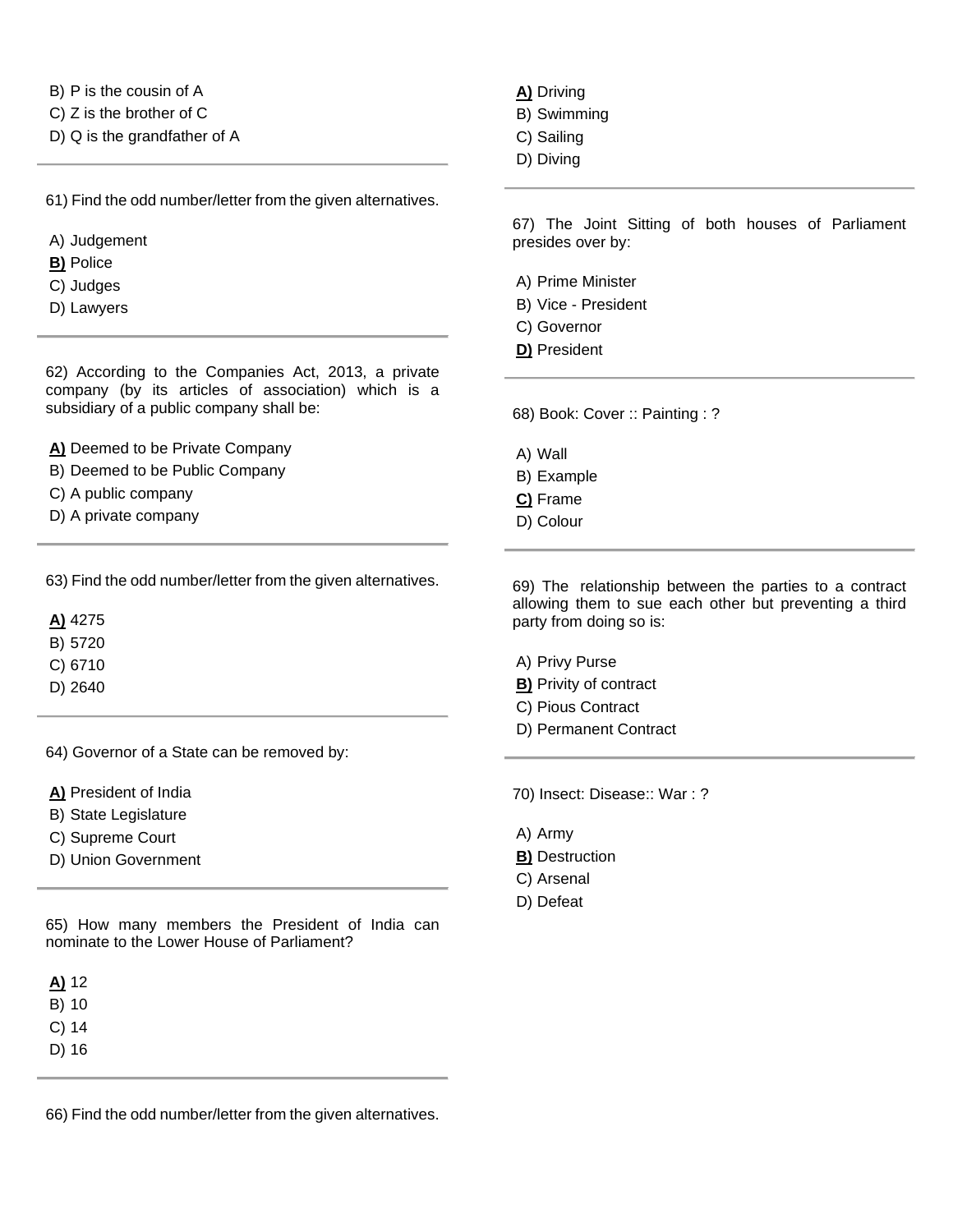No. of Questions: 35 Duration in Minutes: 120

71) Which of the following needs to be deducted to derive NDP from GDP?

A) Net Sales

**B)** Depreciation

C) Net Profit

D) Net Loss

72) National Skill Development Corporation was set up by $\_$ 

- **A)** Ministry of Finance
- B) Ministry of Statistics and Programme Implementation
- C) Ministry of Agriculture
- D) Ministry of Human Resource Development

73) If  $e_p < 1$ , it signifies:

**A)** Relatively Inelastic Demand

- B) Perfectly Elastic Demand
- C) Perfectly Inelastic Demand
- D) Unitary Elastic Demand

74) 'No change in consumers' income', is the assumption of which of the following laws of Economics?

A) Law of Supply

- B) Law of Increasing Returns to Scale
- C) Law of Diminishing Returns to Scale
- **D)** Law of Demand

75) Small Finance Banks are licensed under Section 22 of the \_\_\_\_\_\_\_\_\_\_\_\_\_

- **A)** Banking Regulation Act, 1949
- B) Negotiable Instruments Act, 1881

C) Reserve Bank of India Act, 1935

D) Indian Contract Act, 1872

76) The Government of India has launched the with an investment of Rs.50,000 crore aimed at development of irrigation sources for providing a permanent solution from drought.

- A) Pradhan Mantri Krishi Suyojit Yojana
- B) Pradhan Mantri Krishi Suryodaya Yojana
- C) Pradhan Mantri Krishi Suraksha Yojana
- **D)** Pradhan Mantri Krishi Sinchai Yojana

77) \_\_\_\_\_\_\_\_\_\_ is expenditure incurred on by business firms on

#### a) new plants,

b) adding to the stock of inventories and

c) on newly constructed houses

- A) Consumption expenditure
- B) None of the above
- **C)** Investment expenditure
- D) Net exports

78) e-Sanchit, an online application system, under the \_\_\_\_\_\_\_\_\_\_\_\_\_\_\_ has been implemented in order to facilitate traders to submit all supporting documents electronically with digital signatures.

- A) Single Window Incentive for Trade (SWIFT)
- **B)** Single Window Interface for Trade (SWIFT)
- C) Single Window Initiative for Trade (SWIFT)
- D) Single Window Innovation for Trade (SWIFT)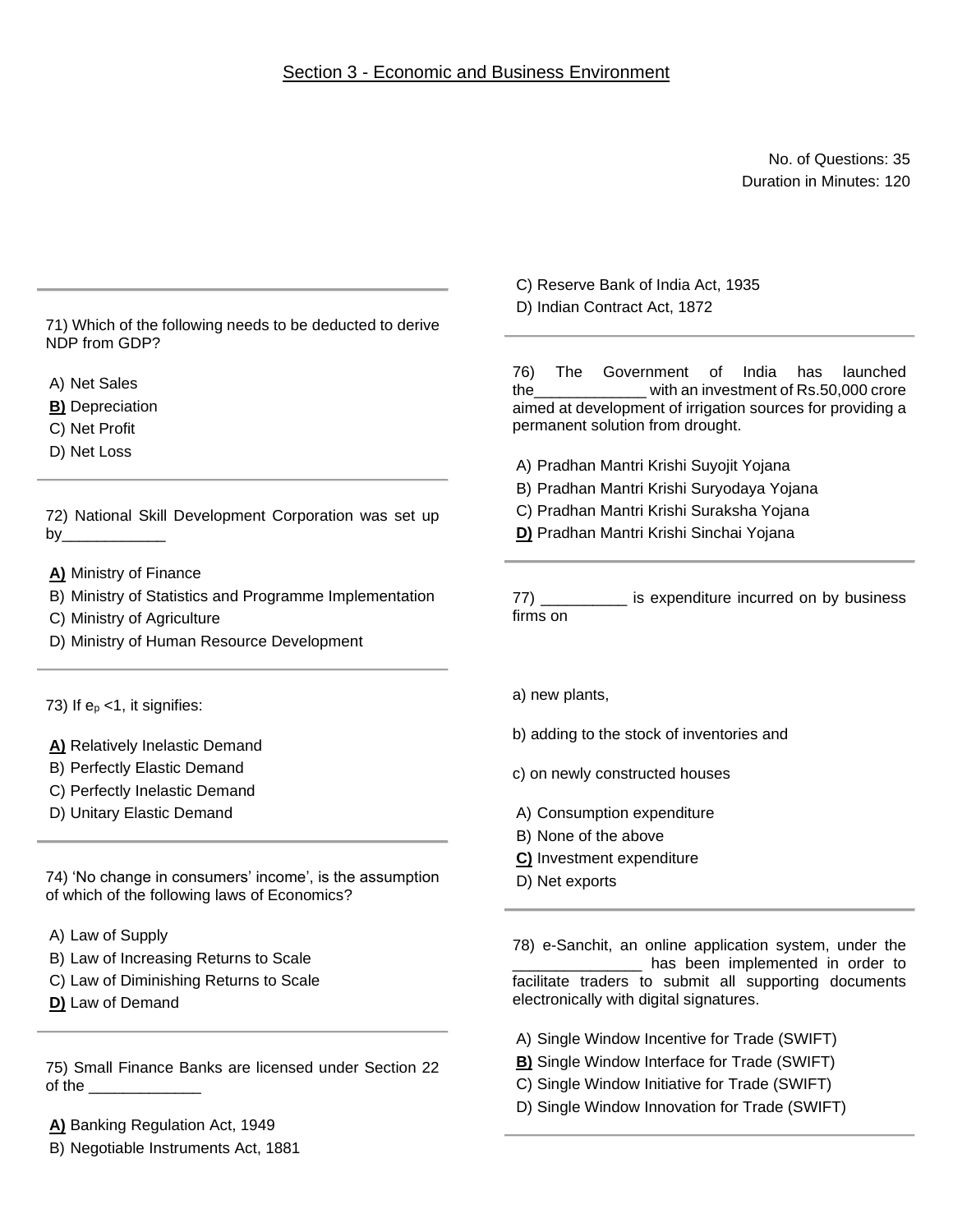79) Which of the following is not the affiliated office of Ministry of Corporate Affairs?

- A) Competition Commission of India
- B) Serious Fraud Investigation Office
- **C)** Central Statistics Office
- D) Indian Institute of Corporate Affairs

80) In September 2018, \_\_\_\_\_\_\_\_\_\_\_\_\_ was launched under Ayushman Bharat to provide coverage of up to Rs.5,00,000 to more than 100 million vulnerable families.

- A) New Health Protection Scheme
- B) National Health Prevention Scheme
- C) National Health Promotion Scheme
- **D)** National Health Protection Scheme

81) Contingency Fund is at the disposal of the

**A)** President

\_\_\_\_\_\_\_\_\_\_\_\_

- B) Chief Minister
- C) Cabinet Minister
- D) Prime Minister

82) Stand Up India Scheme is anchored by which of the following?

- A) Department of Higher Education
- B) Department of Science and Technology
- **C)** Department of Financial Services
- D) Department of Social Welfare

83) 'No change in the seller's expectations regarding future prices', is the assumption of which of the following laws of Economics?

A) Law of Increasing Returns to Scale

- **B)** Law of Supply
- C) Law of Diminishing Returns to Scale
- D) Law of Demand

84) When there is an excess of exports over imports, it is called\_\_\_\_\_\_\_\_\_\_\_\_\_

A) Favourable Balance of Payment

B) Unfavourable Balance of Payment

- **C)** Favourable Balance of Trade
- D) Unfavourable Balance of Trade

85) All revenues raised by the government, money borrowed and receipts from loans given by the government flow into the

A) Net Fund of India

\_\_\_\_\_\_\_\_\_\_\_\_\_\_\_

- B) Gross Fund of India
- **C)** Consolidated Fund of India
- D) State Governments Fund of India

86) The Revenue Budget records all \_\_\_\_\_\_\_\_\_\_\_\_\_ and

- A) Revenue receipts and Capital expenditure
- B) Revenue expenditure and Capital expenditure
- C) Revenue receipts and Capital receipts
- **D)** Revenue receipts and Revenue expenditure

87) The formula to compute GNP at Market Prices is:

- **A)** GNP at Market Prices = GDP at Market Prices + Net Income from Abroad
- B) GNP at Market Prices = GDP at Market Prices + **Depreciation**
- C) GNP at Market Prices = GNP at Market Prices + **Depreciation**
- D) GNP at Market Prices = GDP at Market Prices Net Income from Abroad
- 88) Banks are classified into
- **A)** Four categories
- B) Seven categories
- C) Six categories
- D) Five categories

89) If  $e_p = 0$ , then it signifies:

- A) Perfectly Elastic Demand
- **B)** Perfectly Inelastic Demand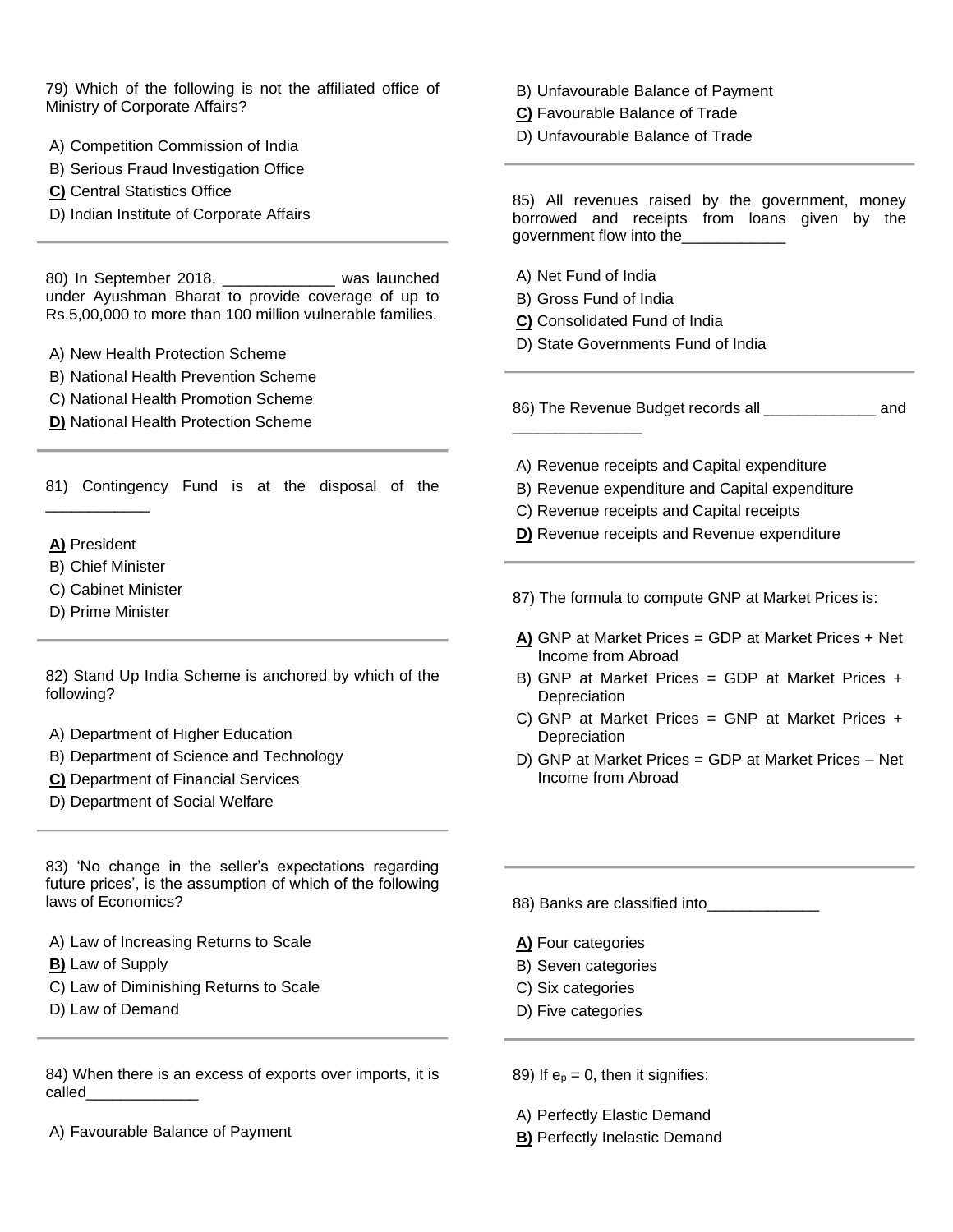C) Relatively Inelastic Demand

#### D) Unitary Elastic Demand

90) \_\_\_\_\_\_\_\_\_\_\_ gives power to the government to withdraw funds from the Consolidated Fund of India for meeting the expenditure during the financial year.

- A) Ordinary Bill
- B) Finance Bill
- **C)** Appropriation Bill
- D) Constitution Amendment Bill

91) Recognising the need for skill development in India, which of the following policies was formulated by the

Government of India in 2009?

- A) National Skill Innovation Policy
- **B)** National Skill Development Policy
- C) National Skill Growth Policy
- D) National Social Development Policy

92) All receipts and expenditure that in general do not entail sale or creation of assets are included under the \_\_\_\_\_\_\_\_.

- A) Revenue Account
- B) Sales Account
- **C)** Capital Account
- D) Profit and Loss Account

93) \_\_\_\_\_\_\_\_\_\_\_\_ means a schedule of possible prices and amounts that would be sold at each price.

- A) Sales
- B) Profit
- C) Demand
- **D)** Supply

94) In 1978, UTI was de-linked from the RBI and the took over the regulatory and administrative control place in place of RBI.

A) Small Industries Development Bank of India

- B) Industrial Finance Corporation of India
- **C)** Industrial Development Bank of India

D) National Bank for Agriculture and Rural Development

95) In India, the \_\_\_\_\_\_\_\_\_\_\_\_\_\_\_\_ is the apex banking institution that regulates the monetary policy in the country.

- A) State Bank of India
- B) Canara Bank
- **C)** Reserve Bank of India
- D) Oriental Bank of Commerce

96) Which of the following is / are considered for calculating National Income according to the Expenditure Method?

- A) Government Expenditure; Investment Expenditure and Net Exports
- B) Net Exports and Consumption Expenditure
- C) Consumption Expenditure
- **D)** Consumption Expenditure; Investment Expenditure; Government Expenditure and Net Exports

97) City Union Bank is covered under which of the following categories?

- A) None of the above
- B) New Private Sector Bank
- C) Public Sector Bank
- **D)** Old Private Sector Bank

98) The formula to calculate Income Elasticity of Demand is:

- A) Percentage Change in Quantity Demanded Percentage Change in Income
- B) Percentage Change in Quantity Demanded + Percentage Change in Income
- C) Percentage Change in Quantity Demanded x Percentage Change in Income
- **D)** Percentage Change in Quantity Demanded / Percentage Change in Income

99) Which method of calculating National Income has the risk of 'Double Counting'?

- A) Profit Method
- B) Expenditure Method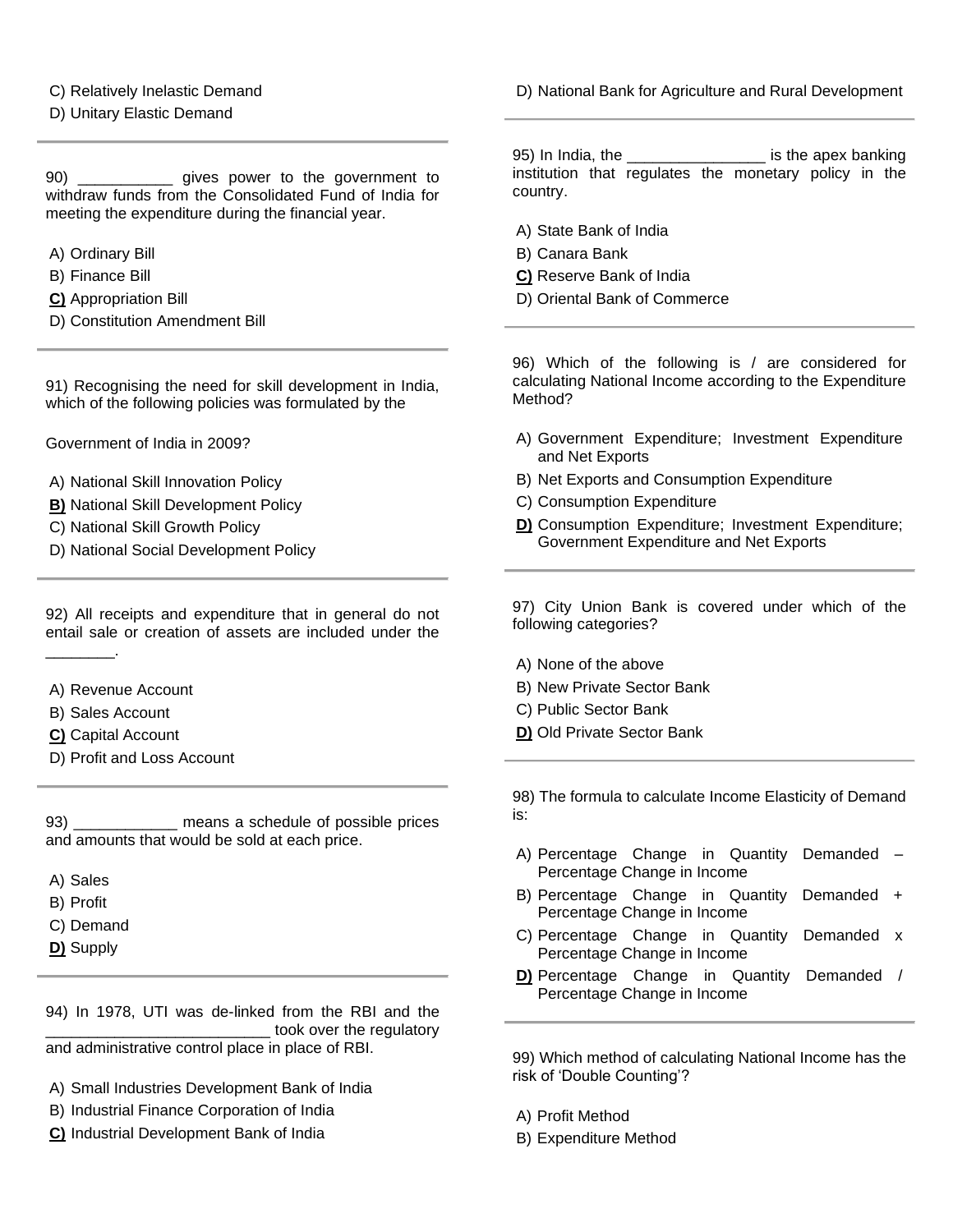100) Windfall gains like, prizes won, lotteries etc. should not be included in the estimation of national income is the precaution to be followed under which of the following methods of computing national income?

- A) Profit Method
- B) Product Method
- C) Expenditure Method
- **D)** Income Method
- 101) The formula to calculate NDP at Factor Cost is:
- A) NDP at Factor Cost = Gross Value Added at Factor Cost + Depreciation
- B) NDP at Factor Cost = Gross Value Added / **Depreciation**
- **C)** NDP at Factor Cost = Gross Valued Added at Factor Cost - Depreciation
- D) NDP at Factor Cost = Gross Value Added at Factor Cost x Depreciation

102) If quantity supplied changes by a lower percentage than a percentage change in price, it is termed as:

- **A)** Relatively Less-Elastic Supply
- B) Relatively Greater-Elastic Supply
- C) Unitary Elastic Supply
- D) Perfectly Inelastic Supply

103) 'Estimating net value added by each producing enterprise as well as each industrial sector and adding up the net value added by all the sectors", is a step considered for calculating National Income under which of the following methods?

- **A)** Value Added Method
- B) Profit Method
- C) Expenditure Method
- D) Income Method

104) Green Revolution Programme was launched in which of the following five year plans of India?

**A)** Third Five Year Plan

B) Tenth Five Year Plan

- C) Eight Five Year Plan
- D) First Five Year Plan

105) The \_\_\_\_\_\_\_\_\_\_\_\_\_ states that a firm will produce and offer to sell greater quantities of a product or service as the price of that product or service rises, other things being equal.

- A) Law of Variable Proportions
- B) Law of Diminishing Marginal Utility
- **C)** Law of Supply
- D) Law of Diminishing Returns to Scale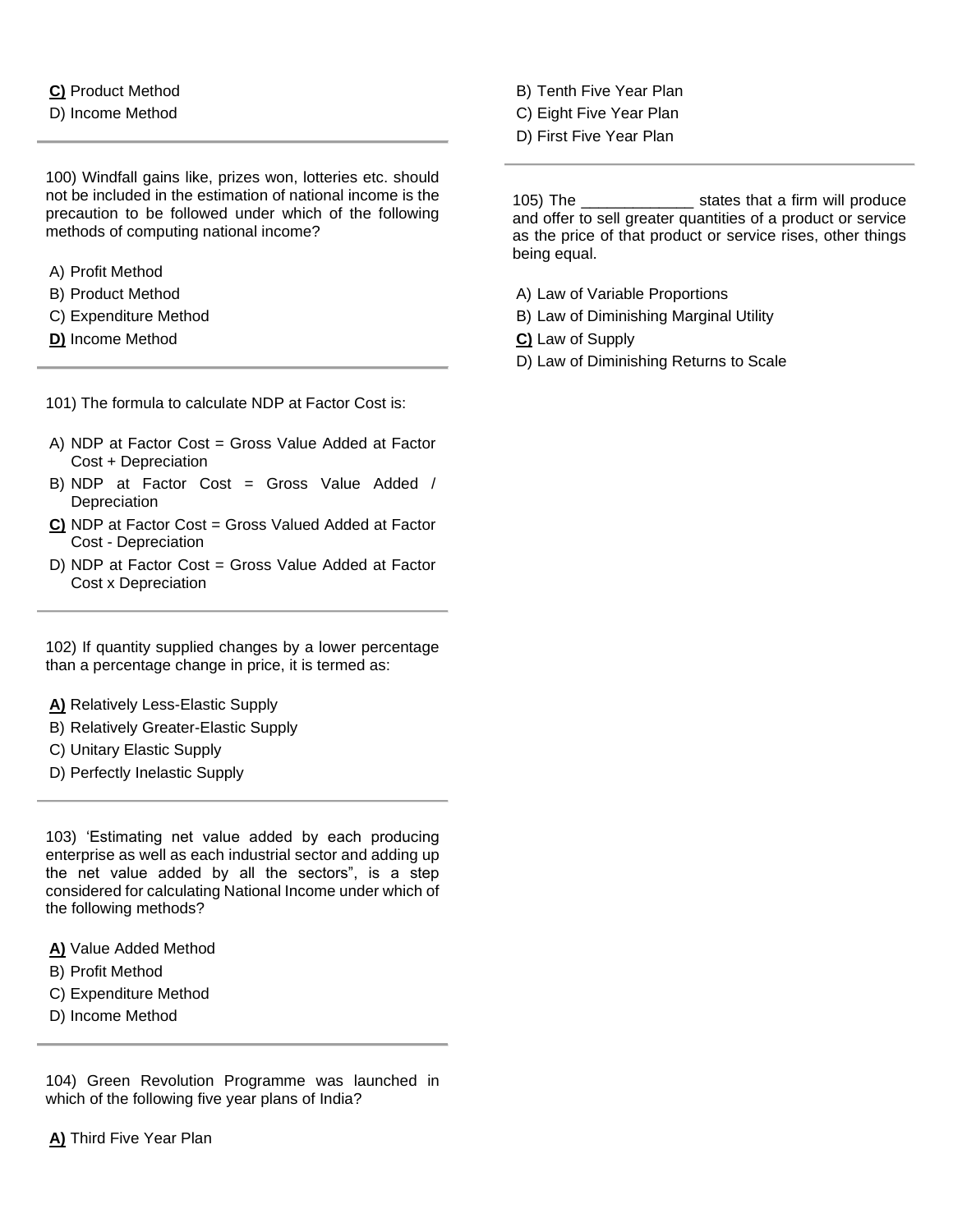## Section 4 - Current Affairs

No. of Questions: 15 Duration in Minutes: 120

106) Who is the Chairperson of the high-level panel recently set-up to prepare an investigation manual for Serious Fraud Investigation Office (SFIO)?

**A)** Injeti Srinivas

B) Tapan Ray

C) U K Sinha

D) N K Singh

107) National Pension System (NPS) subscribers are to be allowed partial withdrawal for covering expenses for COVID-19 treatment. Which organization manages NPS?

A) Insurance Regulatory and Development Authority

- B) Life Insurance Corporation of India
- C) Securities and Exchange Board of India
- **D)** Pension Fund Regulatory and Development Authority of India

108) Mr. Pravin Rao has been appointed as the new Chairman of which of the following Organization?

A) PHD Chamber of Commerce and Industry

**B)** NASSCOM

C) FICCI

D) CII

109) Which former Chief Justice of India has been nominated to Rajya Sabha?

A) Dipak Misra

**B)** Ranjan Gogoi

C) Jagdish Singh Khehar

D) T. S Thakur

110) An initiative of 'Arogya Setu Interactive Voice Responses System (IVRS) Service' has been launched by the centre in association with which state government?

A) Kerala

- **B)** Tamil Nadu
- C) Rajasthan
- D) Odisha

111) The Cabinet approved the temporary suspension of the MPLAD (members of parliament local area development scheme) Fund for how many years, amidst the Coronavirus pandemic?

A) Four

- B) One
- C) Three
- **D)** Two

112) Ankita Raina is associated with which sports, who was in the news recently?

- A) Badminton
- B) Squash
- C) Table-Tennis
- **D)** Tennis

113) Avani Chaturvedi, Bhawanna Kanth and Mohana Singh Jitarwal, who recently received the 'Nari Shakti Puraskar' award, are associated with which profession?

A) Sportsperson

- B) Army Officers
- C) Naval Captains
- **D)** Fighter Pilots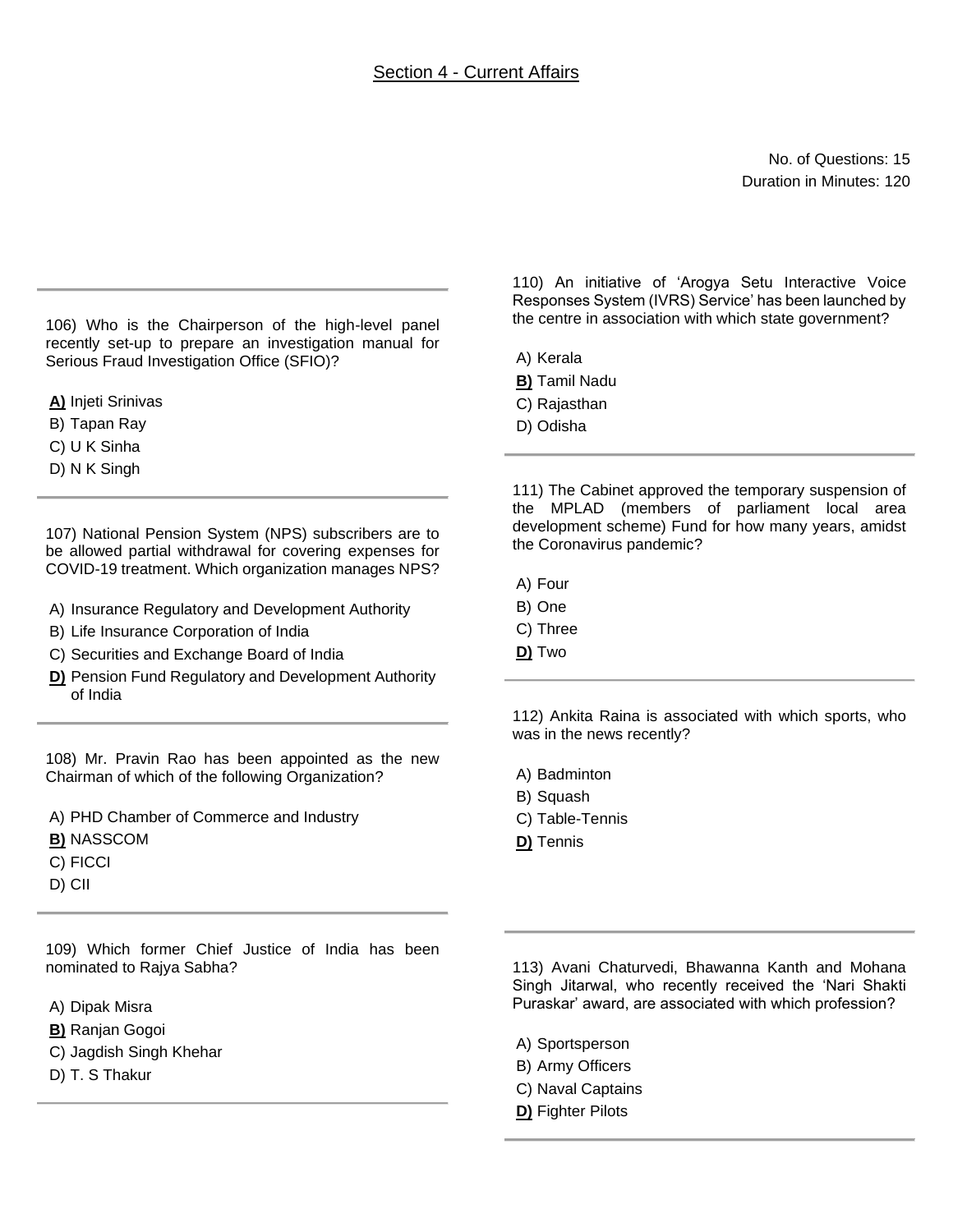114) The Supreme Court has directed the Central Government to provide PPEs to doctors, medical staff attending to Corona virus patients. What does PPE stand for?

- A) Protective Patient evaluation
- B) Protective Patient equipment
- C) Personal Patient evaluation
- **D)** Personal Protective equipment

115) Which is the venue of the main national event for the sixth International Day of Yoga, 2020?

A) Guwahati

B) New Delhi

**C)** Leh

D) Ranchi

116) The year 2020 marked as ……… anniversary of Jallianwala Bagh Massacre?

A) 103rd

- B) 100th
- C) 102nd

**D)** 101st

117) Masatsugu Asakawa is the President of which International Financial institution, which has also assured \$2.2 billion assistance to India?

- A) World Economic Forum
- B) BRICS Bank
- **C)** Asian Development Bank
- D) World Bank

118) What is the name of the online challenge for students, launched by the innovation cell of MHRD and AICTE, for developing solutions to the Corona virus pandemic?

**A)** SAMADHAN

B) SOOCHNA

C) CHUNAUTI

D) SAMRIDDHI

119) Which Indian Public Sector Bank waived the minimum balance requirement for all savings bank (SB) accounts?

**A)** State Bank of India

- B) Canara Bank
- C) Union Bank of India
- D) Punjab National Bank

120) World Health Organization (WHO) Declared Covid-19 as a pandemic. Which disease was previously declared as pandemic by WHO?

A) HIV

- **B)** H1N1 Influenza
- C) Swine Flu
- D) Spanish Flu